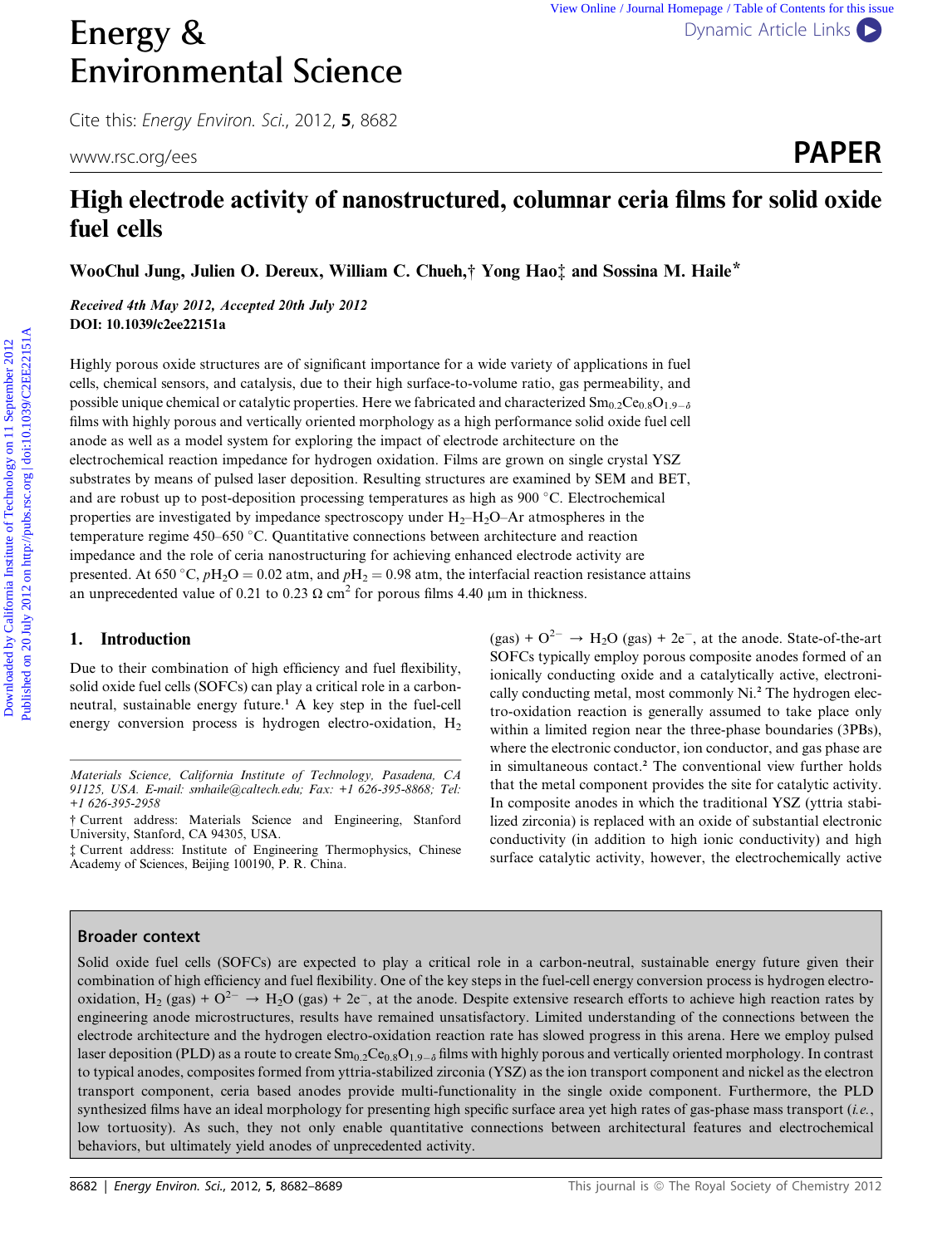region for hydrogen electro-oxidation can be expected to extend beyond the 3PBs to the two-phase boundary (2PB) between the oxide and gas interface. Such behavior has, in fact, recently been demonstrated by the present authors in the case of doped ceria.<sup>3</sup> Expansion of the active zone to the entire area of 2PBs in a porous electrode can, in turn, be anticipated to enhance the overall electrode reaction rate over that in a 3PB dominated process.<sup>4–7</sup>

To take full advantage of the 2PB reaction pathway in highactivity, mixed electron and oxygen ion conducting oxides, porous structures with high specific area, well-defined features, and high thermal stability are desirable. Typical fabrication routes, however, yield random structures that must be described by multiple microstructural parameters including porosity, pore size distribution, tortuosity, specific surface area, and percolation characteristics of the ion and electron transport pathways. Consequently, prediction and ultimate optimization of the activity of typical porous structures is extremely challenging. $8-10$ Moreover, insufficient specific surface area can necessitate very high temperature operation for satisfactory electrode performance, during which structures suffer from thermally induced coarsening, degrading electrode activity. To address these challenges, we employ pulsed laser deposition as a route to fabricate porous films with reproducible and controllable features. We show that not only are films of  $Sm_{0.2}Ce_{0.8}O_{1.9-\delta}$  (SDC, a material of mixed electron and oxygen ion conductivity under reducing conditions) prepared by this route thermally stable, but also that they enable quantitative connections between architectural features and electrochemical properties and ultimately yield SOFC anode structures of unprecedented activity. region for hydrogen destron-solidion can be expected to externed fluid theoretics (September 2012) above the Source of Karence, Kay and A-synetics (September 2012) and the Niel Case (September 2012) and the California Ins

#### 2. Experimental procedures

Electrochemical cells with a symmetric geometry (electrode|electrolyte|electrode) were fabricated using  $10 \times 10 \times$ 0.5 mm (100)  $Y_{0.16}Zr_{0.84}O_{1.92}$  (MTI Corp.) single crystals as the oxygen-ion-conducting solid electrolyte. The  $Sm_{0.2}Ce_{0.8}O_{1.9-\delta}$ (SDC) electrodes were grown via pulsed-laser deposition (PLD, Nocera, with Coherent 102 KrF 248 nm excimer laser,  $\sim$  2 J cm<sup>-2</sup>, 20 Hz) on both sides of the YSZ electrolyte. The PLD targets were prepared from high purity commercial SDC (Nextech Materials). Powders were compacted at 350 MPa using an isostatic press and then sintered at 1250 °C for 5 h. To avoid contamination during film growth, sacrificial layers, also YSZ, were placed between the substrate and the PLD heater stage. The growth temperature, measured by a thermocouple in direct contact with the YSZ wafer (bonded with Pt adhesive paste), was  $\sim650\,^{\circ}\text{C}$ . Average heating rates were  $10\,^{\circ}\mathrm{C}\min^{-1}$ . The deposition temperature and atmosphere were 650 °C and 100 mTorr  $O_2$ , respectively, conditions found to yield porous rather than dense films. Film thickness was varied between  $0.22$  and  $10.8$  µm by varying deposition time from 8 to 416 min.

The microstructure was examined using a Carl Zeiss LEO 1550VP scanning electron microscope (SEM), and analyzed by ImageJ (National Institute of Health) software. Cross-sectional images were obtained from samples milled by focused ion beam methods (FEI Helios Nanolab, a 30 kV, 0.92 nA) after vacuuminfiltration with a low-viscosity resin (Buehler Epothin). In this case SEM images were collected using a ZEISS Ultra 55 scanning electron microscope. X-ray diffraction (XRD) was used to determine the crystal structure, phase purity, and orientation

distributions of the films using a Philips X'Pert Pro MRD Pro diffractometer (Cu Ka source, 45 kV, 40 mA, 4-crystal Ge(220)/ (440) monochromator), equipped with a four-circle goniometer. In-plane X-ray diffraction patterns ( $\phi$  scan) were collected for the  $(111)$  peak after tilting the specimen by 54.7°. BET measurements (Micrometritics ASAP 2020) were performed to assess specific surface area of selected samples, specifically, films grown to 1.08 and 4.40 um in thickness. In order to ensure sensitivity of the technique (which requires a large total surface area), eight identical symmetric samples with SDC films on each side of the respective YSZ substrate were prepared and measured simultaneously using Kr gas at 77 K.

The electrochemical characteristics of the porous films were measured by A.C. impedance spectroscopy (ACIS, Solartron 1260, perturbation voltage of 20 to 40 mV), carried out under controlled temperatures and atmospheres under zero bias using a geometrically symmetric configuration. Both Pt, typically considered highly active for hydrogen electro-oxidation, and Au, considered catalytically inert (but more difficult to apply), were used as current collectors. Pastes of the respective metals were applied to the porous SDC electrode surfaces by brush-painting over a silk-screening mask. The Pt paste (Engelhard 6082) was subsequently fired at 900  $\degree$ C for two h, whereas the Au paste (Fuelcellmaterials Au-I-10) was fired at 700  $\degree$ C for two h. In the case of the Au, a 100 nm Au layer was deposited by sputtering (AJA International) before applying the paste, so as to improve contact with the current collector. The cells were placed inside a continuous-flow alumina tube to which  $H_2-H_2O-Ar$  gas mixtures were delivered via digital mass flow controllers, with some of the gas, as required to attain the target  $pH_2O$ , passing through a water bubbler placed inside an isothermal water bath. The total flow



Fig. 1 Scanning electrode microscope micrographs of the porous columnar SDC films prepared in 100 mTorr  $O_2$  at 650 °C. (a–d) Top view image as a function of the layer thickness (250 nm to 10.8  $\mu$ m). (e–f) Cross-section view images with the Pt current collector on top. Image (f) was obtained after focused ion beam (FIB) milling of sample.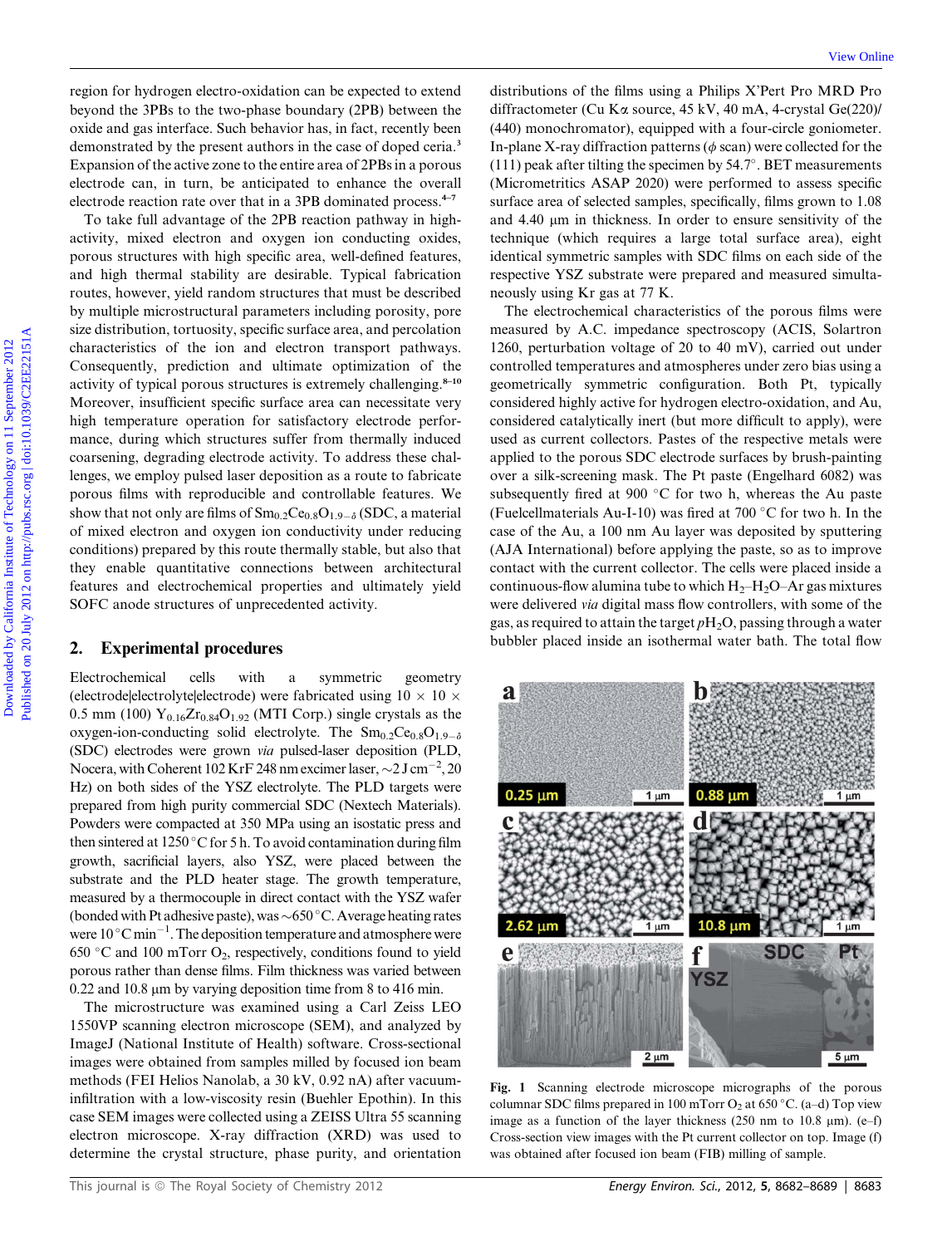

Fig. 2 X-ray diffraction data for porous columnar SDC thin film, 2.32  $\mu$ m in thickness, grown onto a single crystal (100) YSZ substrate. (a) In-plane diffraction pattern (2 $\theta$  scan), and (b) out-of-plane diffraction patterns ( $\phi$  scan) comparing the YSZ substrate and the SDC deposited sample. Each  $\phi$  scan was collected for the (111) peak after tilting the sample by 54.7°.

rate was kept constant at 101 cm<sup>3</sup> min<sup>-1</sup> (standard temperature and pressure) and both sides of the cell exposed to the single gas environment. Effluent humidity was monitored using a Rotronic Hygroflex capacitive sensor. Data were analyzed using ZView software (Scribner Associates, version 2.9b). Area-normalized resistance and capacitance values are designated with a  $\sim$ , where  $\tilde{R}$  is  $R\times A$ ,  $\tilde{C}$  is C/A and A is the projected electrolyte area.

# 3. Results and discussion

SEM micrographs of representative SDC films are shown in Fig. 1. The films display well-defined, high surface-area morphologies, as desired. The oxide grows in the form of vertically aligned square columns under the optimized pressure of 100 mTorr. Out-of-plane X-ray diffraction (XRD) (2 $\theta$  scan) showed only (100) cubic fluorite peaks, indicative of highly oriented texture (Fig. 2a). The number and position of diffraction peaks observed by in-plane XRD ( $\phi$  scan) was also consistent with the rotational symmetry of the crystallographic plane normal to the incident beam, indicating alignment registry between the film and the substrate (Fig. 2b). Deposition under lower oxygen pressures (a few mTorr) led to dense films, $3,11$ whereas higher pressures ( $\sim$ 200 mTorr) led to random, disordered microstructures (not shown). The vertical alignment of both the pores and the oxide features indicates that diffusion of electronic, ionic, and gas phase species will be largely confined to one dimension, providing the desired simplification of the complex electrochemical reaction pathways.

The images in Fig. 1 reveal that the SDC columns thicken as they grow and, simultaneously, their number density (i.e., number of columns per unit projected area) decreases. Quantitative evaluations of these and additional relevant microstructural features – column width, column number density, surface area enhancement factor, and specific area – and their dependences on film thickness are provided in Fig. 3. The column width is defined as the average diagonal distance across the top of the columns (evaluated for 90 to 140 columns per sample), whereas the number density of columns was determined from an evaluation of the area that encompassed  $\sim$ 100 columns (ranging from 0.2 to 2  $\mu$ m<sup>2</sup> area of film). The former increases from 46.1 nm for the shortest columns to 249.8 nm for the tallest, whereas the latter decreases from 6.56  $\times$  10<sup>10</sup> cm<sup>-2</sup> to 2.14  $\times$  10<sup>9</sup> cm<sup>-2</sup> (Fig. 3a), and both quantities display a power law dependence on column height.

From the apparent power law dependences of the measured microstructural features (Fig. 3a) and an assumption of smooth, slightly conical, cylindrical columns, the normalized total ceria surface area of the films,  $S<sub>total</sub>$  (total area per projected area), was estimated as a function of film thickness (or column height), H, according to



Fig. 3 (a) Double-logarithmic plots of the column width (left axis) and number density (right axis) as functions of column height (or film thickness), and (b) surface area enhancement (left axis) and specific (gravimetric) surface area (right axis) as functions of column height (or film thickness) as expressed in eqn (1) and (2), respectively. Error bars in (a) represent the distribution in values obtained from the analyses. In (b) data obtained directly from BET measurements for the 1.08  $\mu$ m and the 4.40  $\mu$ m thick films are also presented for comparison (stars).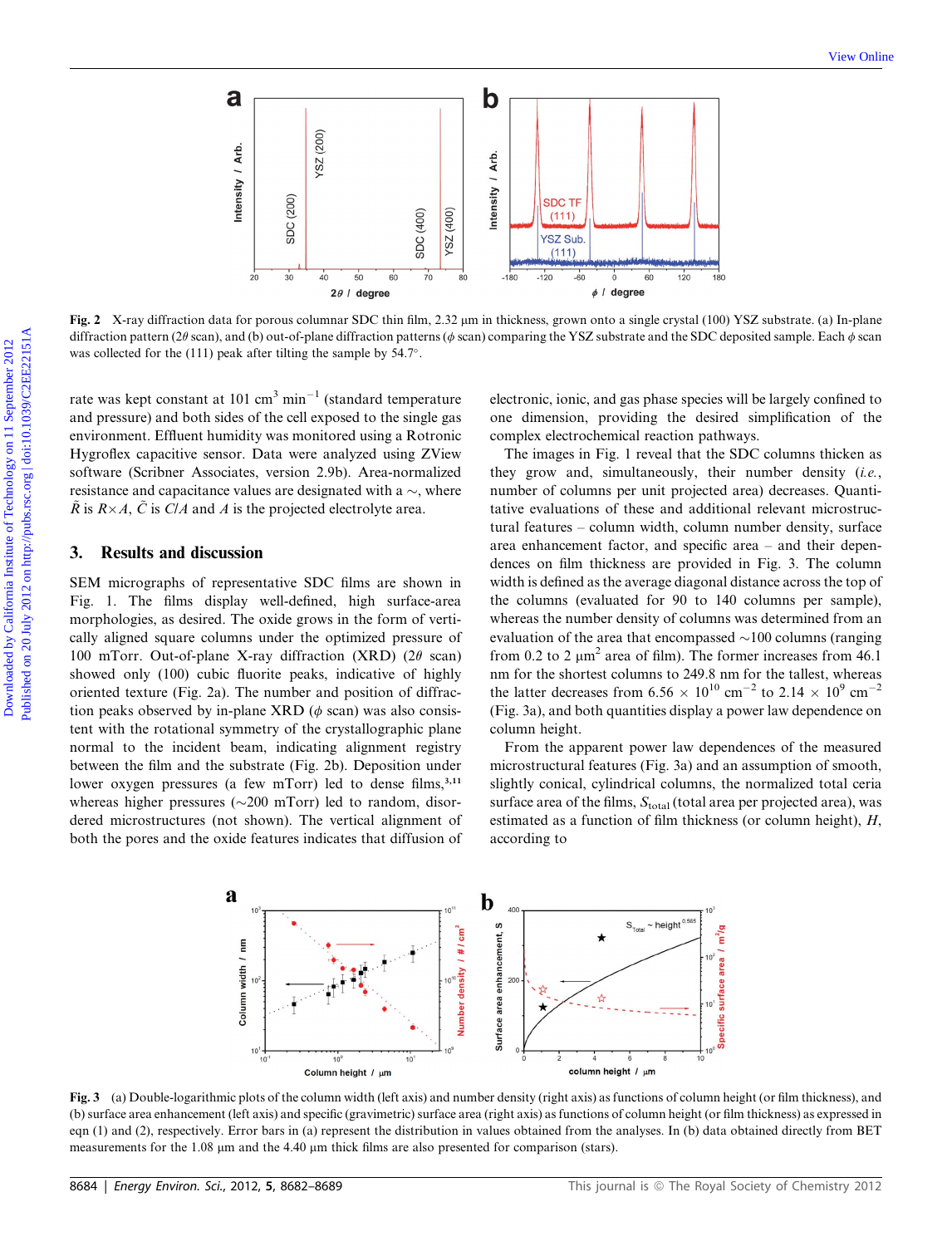where  $P(h)$  is the average column perimeter at a given film height and  $N(h)$  is the number density of columns at a given film height. As  $S<sub>total</sub>$  is normalized to the projected surface area, it is identical to the surface area enhancement factor (Fig. 3b). In analogy to the surface area, the volume of ceria deposited per projected area is approximated as

$$
V_{\text{total}} \approx \int_{0}^{H} A(h) \times N(h) \, \text{d} \, h \approx 7.72 \times 10^{-5} \times H^{1.01} \tag{2}
$$

where  $A(h)$  is the average column cross-sectional area at a given film height. This second expression, in combination with the material density of 7.15 g  $cm^{-3}$  permits estimation of the conventional specific surface area (area per mass) (Fig. 3b). It also enabled an estimate of the porosity, a quantity discussed below.

The various approximations not-with-standing, both the BET and microstructural investigations reveal that the surface area enhancement factors and specific areas of the films are enormous. From the direct BET measurements, these quantities are, respectively,  $124 \pm 1$  and  $20.6 \pm 0.1$  m<sup>2</sup> g<sup>-1</sup> for the 1.08 µm thick film, and  $322 \pm 2$  and  $13.1 \pm 0.1$  m<sup>2</sup> g<sup>-1</sup> for the 4.40 µm thick film. In the case of the thicker film, the surface enhancement factor exceeds that encountered in porous anodes prepared by

conventional powder processing (screen-printing and subsequent partial sintering6,10,12) by more than an order of magnitude. The specific surface areas are in fact typical of oxide powders with sub-micron-sized particles.<sup>10</sup> The microstructurally derived values, though also extremely high, are somewhat lower than those from the direct measurements. This difference (of 34 and 58% in surface area enhancement, respectively, for the two films) is likely a result of nanoscale roughness, as evident, for example, in Fig. 1c, which is not captured in the analytical formalism employed.

Beyond the overall magnitudes of the specific surface area and surface area enhancement factor, there are two other relevant findings regarding the columnar structure. First, while the total surface area increases with film thickness, it does so non-linearly. The microstructural analysis suggests a power-law dependence of area  $\propto$  thickness<sup>0.565</sup>, whereas the limited BET data set suggest a slighlty stronger dependence on thickness (an exponent of  $\sim 0.7$ ). Accordingly, any process that scales with surface area would not be expected to directly scale with film thickness. Second, from Fig. 1f, it is evident that the large-grained Au and Pt, which were used as current collectors on top of the SDC films, remain confined to the exterior surface of the structure and do not penetrate into the nanoscale porosity. Therefore, contributions to the electrochemical activity from these species are not expected.  $S_{\text{total}} = \int_{0}^{T} P(t) \times N(t) \, dt = 88.52 \times 10^{6.52}$  (1) environmental envelope measure in the specific enterminal on the specific enterminal of the material on the specific enterminal on the specific enterprise of the materia

Selected results of the electrochemical impedance measurements are provided in Fig. 4. The raw impedance spectra, examples of which are presented in Fig. 4a, generally exhibited an



Fig. 4 (a) Typical impedance spectra obtained from Au $|SDC|YSZ(100)|SDC|A$ u (stars) and Pt $|SDC|YSZ(100)|SDC|Pt$  (squares) symmetric cells at  $T =$  $650^{\circ}$ C,  $pH_2 = 0.10$  atm and  $pH_2O = 0.005$  atm. The SDC layers are 2.55 µm thick for both cases. (b) Double-logarithmic plot of the LF electrode resistance vs.  $pH_2$  measured for the same samples at  $T = 650 \degree \text{C}$  and  $pH_2O = 0.005$  atm. (c) Arrhenius plot of the LF electrode resistance vs. temperature measured for the same samples under  $pH_2$  of 0.98 atm and  $pH_2O$  of 0.02 atm. (d) Double-logarithmic plots of the HF electrode resistance vs.  $pO_2$  measured for samples with different SDC film thicknesses at 650 °C. (Star) a 250 nm thick, dense SDC interlayer was deposited onto a YSZ substrate before subsequently depositing a 2.45 µm thick, porous SDC layer.  $\tilde{R}$  represents resistance values normalized by the projected electrode area ( $\tilde{R} = R \times Area$ ).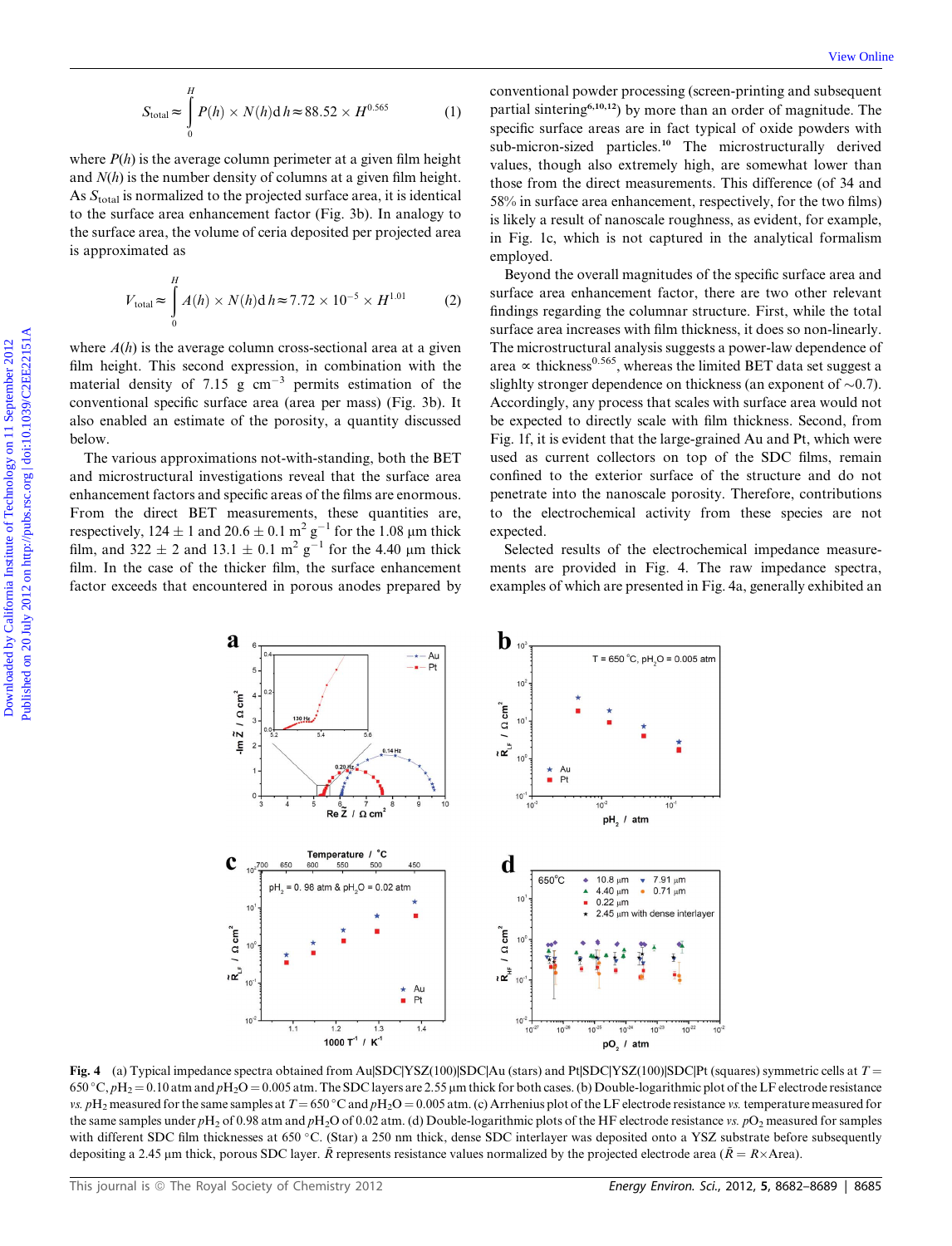

Fig. 5 (a) Variation in electrode activity (defined as 1/electrode resistance, as normalized to the projected electrode area) with column height, at  $T = 650 \degree \text{C}$ ,  $pH_2 = 0.10$  atm,  $pH_2O = 0.050$  atm and  $pO_2$  of  $1.3 \times 10^{-25}$  atm. For comparison, the electrode activity obtained from a dense and flat SDC film (ref. 3) is also presented (star), placed at an arbitrary value of column height. (b) Variation in electrode capacitance, as normalized to the projected electrode area, with column height under the same measurement condition.  $\tilde{C}$  represents capacitance values normalized by the projected electrode area ( $\tilde{C} = C/A$ rea)

offset resistance  $(R<sub>off</sub>)$  at high frequency, evident as a displacement of the data along the real axis, and an ideal or nearly ideal semicircle at lower frequency. In some cases, a small, distorted semicircle was additionally found at higher frequency, but only when Pt was utilized as a current collector (Fig. 4a insert). In a previous study we showed unequivocally, using dense SDC films and patterned current collectors, that the resistance associated with the nearly ideal arc is due to the surface electrochemical reaction resistance, whereas the offset is due to the bulk resistance of the YSZ electrolyte.<sup>3</sup> The spectra are interpreted similarly here, as supported in detail below. The assignment of the offset resistance to the electrolyte response is explicitly justified by the observation here that  $R_{\text{off}}$  was independent of gas phase composition and electrode thickness and displayed an activation energy ( $\sim$ 0.9 eV) and overall magnitude (implying a conductivity of  $5 \times 10^{-3}$  S cm<sup>-1</sup>) that are typical of ionic conductivity in YSZ (i.e., reported apparent activation energy of 1.1 eV and conductivity of  $1 \times 10^{-2}$  S cm<sup>-1</sup> at 650 °C (ref. 13)).

Turning to the prominent, nearly ideal arc in each of the spectra in Fig. 4a, the capacitance implied for this response is  $\sim$ 0.3 F cm<sup>-2</sup>, irrespective of current collector metal. This large capacitance greatly exceeds typical interfacial values for electrochemical reactions at planar or low roughness surfaces, generally on the order of  $\sim 10^{-3}$  F cm<sup>-2</sup>.<sup>9,14</sup> The assignment of the arc to the response of the ceria film is, in fact, consistent with an unusually large capacitance; the two contributing terms, the bulk chemical capacitance of the mixed conducting ceria and the interfacial capacitance of the ceria–gas interface are each large, the former because of the variable ceria stoichiometry and the latter because of the very high surface area. The resistance associated with this arc is then attributed specifically to the electrochemical reaction resistance for the oxidation of hydrogen at the ceria–gas interface. Such an interpretation, which is analogous to that presented for dense films,<sup>3,11</sup> is further supported by the observation that the resistance measured here is, to first order, independent of the choice of current collector, Au or Pt. The temperature and gas pressure dependences are identical (Fig. 4b and c), and the approximately 40% higher resistance in the case of Au (applied by sputter-deposition) may plausibly

reflect a greater coverage of the ceria, blocking gas phase access to catalytic sites. In any case, it is evident that the sputtered Au layer has no beneficial impact on the resistance of this response. Electronic and/or ionic charge transport along the columns are readily eliminated as possible rate-limiting-steps because of the highly symmetric shape of the impedance arc. Furthermore, the area-specific resistances for ionic and electronic transport across a distance of  $\sim$ 20 µm (based on reported conductivities<sup>14</sup>) are 0.07  $\Omega$  cm<sup>2</sup> and 0.016 to 0.04  $\Omega$  cm<sup>2</sup>, respectively, at the temperature (650 $^{\circ}$ C) and atmosphere conditions considered, far lower than the measured impedance values of 2 to 20  $\Omega$  cm<sup>2</sup>. Finally, gas-phase mass transport is eliminated on the basis of measurements demonstrating independence of the arc features to total gas flow rate over the range 50 to 100  $\text{cm}^3 \text{ min}^{-1}$  (data not shown), indicating that even at half the flow rate used in the measurements, mass transport limitations are negligible.

In contrast to the symmetric, low frequency arc, the distorted, higher frequency arc was found to display a resistance independent of oxygen partial pressure and a magnitude that increased with film thickness (Fig. 4d). Furthermore, as noted above, this feature was generally absent when utilizing Au as a current collector. On the other hand, its characteristics were unchanged by the introduction of a very thin dense interlayer of SDC

Table 1 Detailed physical and electrochemical parameters of the SDC films for Fig. 5. Both electrode resistance and capacitance were obtained under  $pH_2$  of 0.10 atm,  $pH_2O$  of 0.005 atm and  $pO_2$  of 1.3  $\times$  10<sup>-25</sup> atm at  $650 °C$ 

| Thickness<br>$\mu$ m | Surface area<br>enhancement, $S$ | Electrode<br>resistance,<br>$R_{\text{electrode}} \Omega \text{ cm}^2$ | Electrode<br>capacitance,<br>$C_{\text{electrode}}$ F cm <sup>-2</sup> |
|----------------------|----------------------------------|------------------------------------------------------------------------|------------------------------------------------------------------------|
|                      |                                  |                                                                        |                                                                        |
| 0.71                 | 73.1                             | 5.01                                                                   | 0.11                                                                   |
| 2.65                 | 152.9                            | 2.13                                                                   | 0.27                                                                   |
| 4.40                 | 203.4 $(332^a)$                  | 1.54                                                                   | 0.48                                                                   |
| 7.91                 | 283.1                            | 1.38                                                                   | 0.95                                                                   |
| 10.78                | 337.1                            | 1.16                                                                   | 1.30                                                                   |

<sup>a</sup> Direct BET measurement.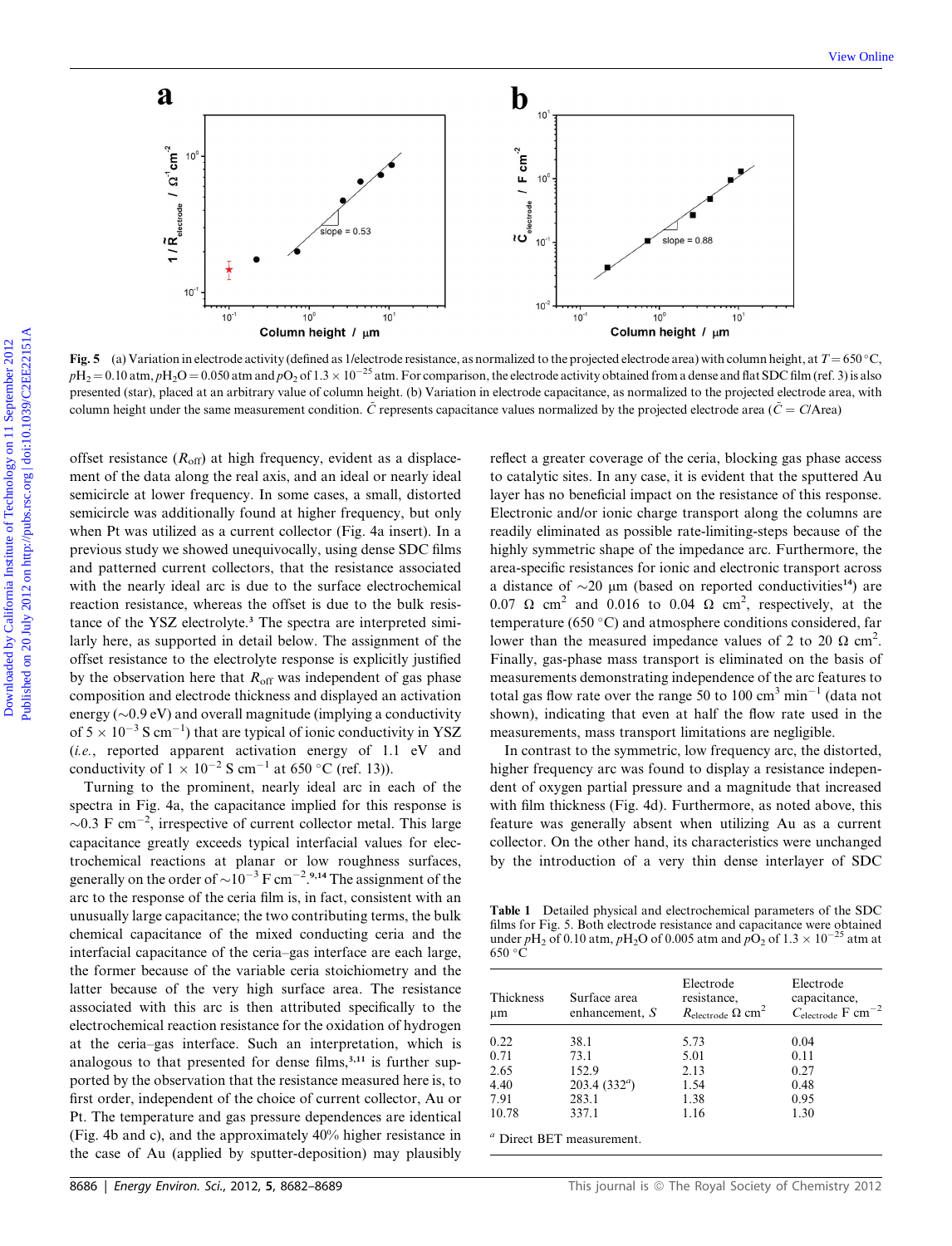

Fig. 6 (a) Double-logarithmic plots of the capacitance vs.  $pO_2$  measured between 550 and 650 °C for a 2.65 µm thick SDC film. Solid lines are fits to the expression  $\tilde{C} = \tilde{B} \times pO_2^{-1/4} + \tilde{D}$ . (b) Porosity as a function of column height estimated from (square) the capacitance analysis and (dashed line) the SEM image analysis.

between the YSZ substrate and the SDC columnar film. Accordingly, the response is preliminarily attributed to poor contact between the metal and the porous oxide, where the roughness of the latter increases with film thickness. As this response does not appear to be inherent to the behavior of the films (not only does sputtered Au eliminate it, alternative current collection geometries with superior contact characteristics can also be conceived), it is not considered further in this work.

With the physical origins of the impedance behavior identified, the electrochemical reaction activities of the porous SDC films for hydrogen electro-oxidation (associated with the symmetric, low-frequency arc) were evaluated, where activity is defined here to be 1/electrode resistivity (as normalized to the electrolyte projected area). The impedance behavior was well-represented by an  $RQ$  sub-circuit, where the *n*-value in the constant phase element (Q) with impedance  $Z = \frac{1}{Y(i\omega)^n}$ , where Y is a constant and  $\omega$  is frequency, fell within the range 0.94 to 0.98. The dependence of activity on column height (film thickness) is presented in Fig. 5 and detailed in Table 1 for a given set of temperature and atmosphere conditions. For completeness, the capacitance behavior is also presented. The electrode activity clearly rises with increasing thickness, showing a five-fold increase over the range of film thicknesses explored. Furthermore, the dependence on film thickness is clearly non-linear. Including all data points, the slope in the double-logarithimic plot of activity versus column height is  $0.45 \pm 0.05$ , and excluding the first, an outlier, the slope is  $0.53 \pm 0.05$ . Such behavior is expected for a process which depends on surface area and where the latter, in turn, displays a non-linear dependence on column height. Indeed, the power law behavior observed here of activity  $\alpha$  thickness<sup>*n*</sup> is almost identical to the power law dependence of surface on thickness, which displays an exponent of 0.565 based on the SEM image analysis. The direct BET measurements also indicate a process that scales with surface area. Interpolating a surface activity of  $0.26 \Omega^{-1}$  cm<sup>-2</sup> for the 1.08 µm thick film, we find that the ratio between activity and surface area enhancement factor (0.26 : 124) of this film is almost identical to that of the 4.40  $\mu$ m thick film (0.65 : 332). These data provide additional evidence that the impedance-governing process is the electrochemical reaction at the SDC|gas interface. The result further indicates that even the 10.8  $\mu$ m thick electrode is almost uniformly active in terms of the hydrogen electro-oxidation reaction. In turn, activity throughout the  $10.8 \mu m$  film implies

that electronic and ionic diffusion lengths are short relative to its volumetric specific surface area of  $\sim$ 3  $\times$  10<sup>5</sup> cm<sup>2</sup> cm<sup>-3</sup> such that neither mass nor charge transport is rate limiting, as already deduced from the symmetry of the impedance arc. It is noteworthy that, because the current collector is applied atop the porous ceria film and does not make uniform contact to all of the columns (Fig. 1f), the electron migration distance can be greater than even twice the film thickness, and, nevertheless, electronic resistance does not limit the reaction rate.

The dependence of electrode activity on specific surface area observed here is much higher than one would obtain from an infinitely thick electrode (i.e., thickness greatly exceeds the extent of the active region), which is microstructurally modified to vary its volume specific surface area. In particular, it has been shown in a theoretical analysis that for such thick electrodes the activity will be proportional to the square root of the specific surface area.<sup>15</sup> Thus, a 10 times improvement in the electrode activity of an infinitely thick electrode would require a 100 times increase in surface area. Here, enhancement in activity is achieved simply by increasing the film thickness because the entire film remains active even at a thickness of almost 11  $\mu$ m.

Turning to an analysis of the capacitance, because chemical capacitance scales with material volume (without contributions from pores),<sup>11</sup> this property can, in principle, be used to obtain an estimate of the film density. However, the measured capacitance is expected to have significant additional interfacial contributions as a result of the large SDC|gas surface area. Indeed, as evident in Table 1, not only is the capacitance for these films large, it generally increases with film thickness, as would be anticipated for such effects. Decomposition of the measured capacitance into the two contributing terms was carried out by noting that the chemical capacitance depends on  $pO<sub>2</sub>$  through its dependence on electronic charge carrier concentration, whereas the interfacial contributions have been found to be independent of  $pO_2$ .<sup>11</sup> Specifically the total capacitance was evaluated as a function of oxygen partial pressure for each film and used to fit the expression  $C = B \times pO_2^{-\frac{1}{4}} + D$ , where the first term represents the bulk chemical capacitance

 $(C_{\text{chem}} \approx \frac{e^2 A L}{k_B T} c_{\text{eon}}$  where e and  $k_B$  have their usual meanings, and  $A$ ,  $L$ , and  $c<sub>eon</sub>$ , are the sample cross-sectional area, thickness (or equivalently height, H) and electron concentration, respectively), and the second the interfacial capacitance. An example of the analysis methodology is presented in Fig. 6a for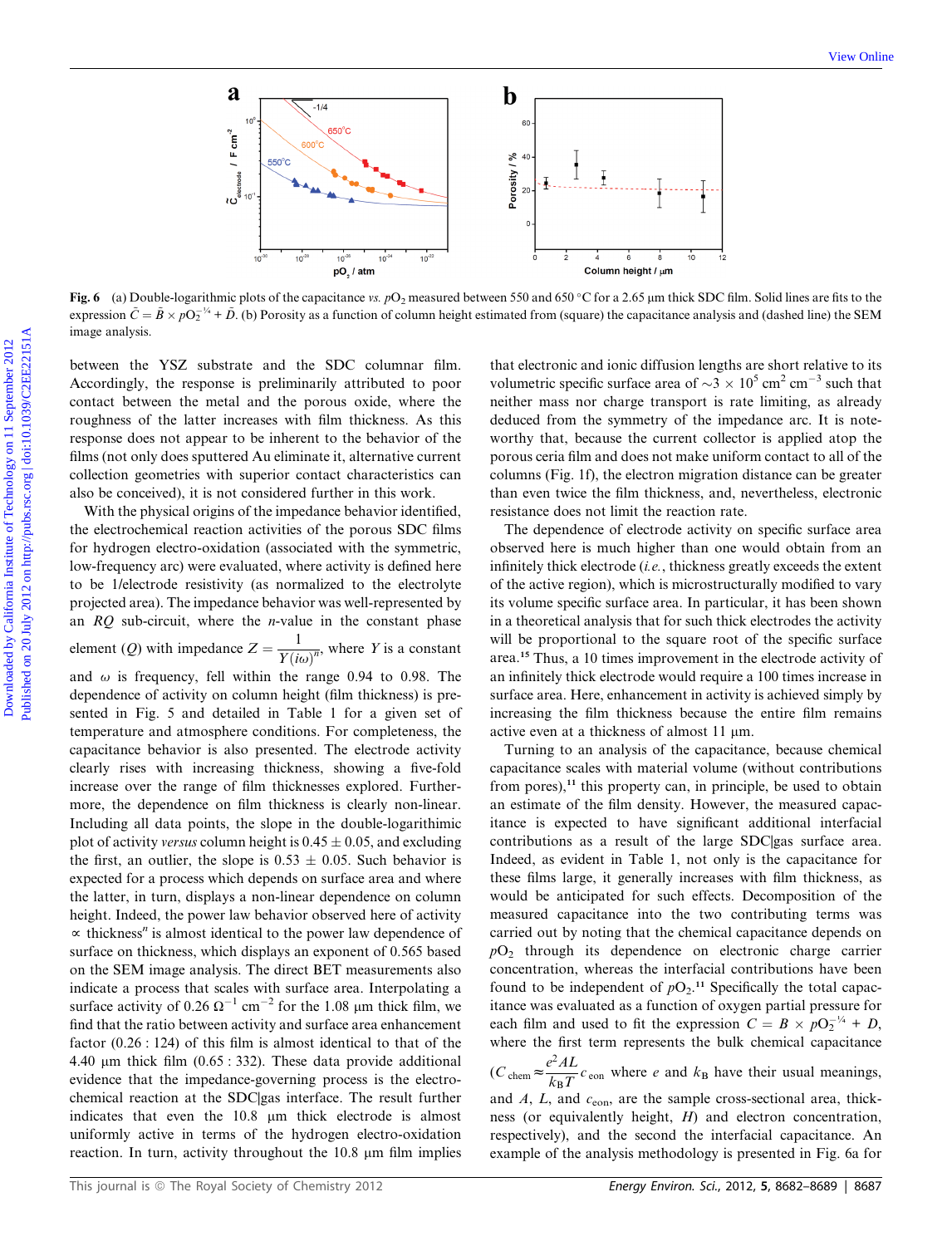

Fig. 7 (a) Arrhenius plot of electrode activity (normalized) for the porous SDC thin film in this study. For comparison, the reported electrode activity (normalized) values for typical anodes are also inserted. Ref. 23 ( $\blacksquare$ ) = slurry-coated Ni, ( $\Box$ ) = slurry-coated Ni/Fe; ref. 24 ( $\blacktriangle$ ) = Pd impregnated Ni/ GDC; ref. 25 ( $\blacktriangleright$ ) = spin-coated Ni/SDC; ref. 26 ( $\nabla$ ) = sprayed GDC, ( $\blacktriangleleft$ ) = Ni impregnated GDC; ref. 27 ( $\blacktriangleleft$ ) = slurry-coated Ni, ( $\blacktriangleleft$ ) = GDC impregnated Ni; ref. 28 ( $\star$  half-filled) = slurry-coated GDC; ref. 29 (+) = slurry-coated Ni/YSZ; ref. 30 ( $\times$ ) = slurry-coated Ni/YSZ. (b) Electrode activity (normalized) for the porous SDC thin film (4.40 µm thick) vs. measurement time at 652 °C,  $pH_2 = 0.98$  atm, and  $pH_2O = 0.02$  atm.

a 2.65 µm thick film. The porosity of the films as a function of thickness implied by this approach, applied to all but the thinnest film of Table 1, is summarized in Fig. 6b. The computed porosity falls within the range of 17 to 36%, comparable to the value of 20 to 27% estimated from the SEM image analysis. In principle, the second term in the capacitance expression can provide information regarding the total SDC– gas interfacial area, but the uncertainty in the derived values and lack of detailed information regarding the specific interfacial capacitance precludes such an analysis.

It is of significant technological and scientific relevance to consider what value of electrode performance can be extrapolated or predicted based on measurements of planar, dense films using defined, patterned electrodes. Patterned electrode studies have gained increasing attention as a result of the insight they can provide with respect to mechanistic pathways.3,8,9,16–19 Our own previous studies of dense SDC films serve as a useful reference, and a comparative data point is included in Fig. 5a. Here, the dense film result clearly deviates from the trend for the porous films. Indeed, despite the >300-fold increase in surface area in the  $10.8 \mu m$  porous film, the increase in activity over that of the planar film is limited to about a factor of 10. While the precise source of the discrepancy remains unknown, the results raise the tantalizing prospect of achieving a 300-fold increase in activity in a porous electrode structure in which the specific activity of the dense film is retained (to attain an area-specific electrochemical resistance of less than 0.02  $\Omega$  cm<sup>2</sup> !) and motivate further study to understand the differences in surface chemistry and structure between planar and porous SDC. In the recent literature, several examples of the impact of PLD growth conditions on the activity of perovskite cathode films for oxygen electroreduction have appeared<sup>20-22</sup> and may shed light on the behavior of ceria.

Although the observed enhancement in activity falls below that predicted based on an extrapolation of flat film behavior, the increase in surface area achieved here nevertheless creates an SDC electrode with unprecedented overall performance. The results of electrode activity measurements under atmospheres directly relevant to SOFC anodes (98%  $H_2$ , 2%  $H_2O$ ) are presented in Fig. 7 for films 2.55 and 4.40  $\mu$ m in thickness. The temperature dependence, Fig. 7a, is presented in comparison

with relevant literature values. The improved activity afforded by the porous ceria electrodes, even when only  $2.55 \mu m$  thick, is striking. Furthermore, the stability as measured for over 100 h, is remarkable given the fine scale of the microstructural features. It is to be emphasized that high activity is attained here in the absence of any metal catalysts. Such high activity points to the significance of ceria nanostructuring as a route to enhanced activity, consistent with recent preliminary findings from the authors' laboratory.<sup>3</sup>

#### 4. Summary

Films of  $\text{Sm}_{0.2}\text{Ce}_{0.8}\text{O}_{1.9-\delta}$  with highly porous and vertically oriented morphology were fabricated by means of PLD and were explored both as high-performance anodes for SOFCs and as a model system for evaluating the impact of electrode architecture on the electrocatalytic activity. The porous, columnar morphology demonstrates superior performance as a SOFC anode for hydrogen electro-oxidation as compared to typical thin or thick film anodes reported in literature. Furthermore, the structure enables a significant simplification of the complex electrochemical reaction pathways relative to typical cermet electrodes. The activity, defined as the inverse of the interfacial resistance normalized to the electrolyte area, depends almost linearly on the electrode specific surface area (or surface area enhancement factor), reflective of a surface reaction limited process. Films as thick as 10.8 µm were found to remain below the thickness of the electrochemical reaction zone, with no indication of the onset of bulk transport limitations. The results suggest a generic approach to high activity electrodes for SOFCs – nanostructuring of mixed ion and electron conductors that inherently display sufficient surface catalytic activity and thermal stability.

#### Acknowledgements

This work was supported in part by the Stanford Global Climate Energy Program and by the National Science Foundation under contract number DMR 08-43934. Additional support was provided by the National Science Foundation through the Caltech Center for the Science and Engineering of Materials, a Materials